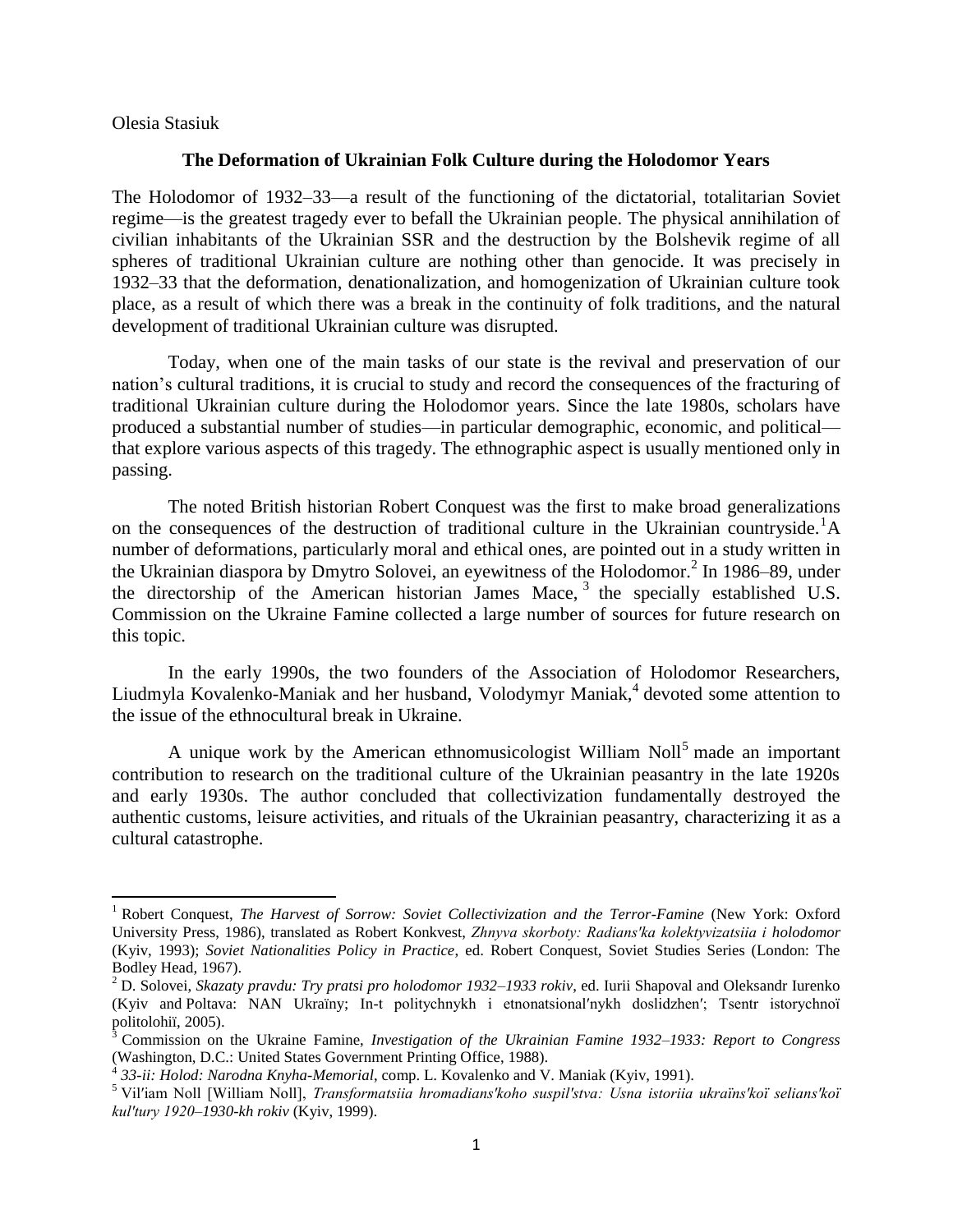A substantial number of questions that have received scant attention from historians and ethnographers are raised in an article by S.I. Drovoziuk. 6 In his monograph, *Natsional′nokul′turne ta dukhovne zhyttia ukraïns′koho selianstva u 20–30-kh rr. XX stolittia: istoriohrafichnyi narys* (The National Cultural and Spiritual Life of the Ukrainian Peasantry in the 1920s and 1930s: A Historiographic Survey), published in Vinnytsia in 2005, the author emphasized the crucial need for fundamental research on the functioning of traditional folk culture under a totalitarian regime; the "encounter" and interaction between Ukrainian folk and Soviet cultures; and the impact of repressive measures on the cultural and spiritual life of the Ukrainian peasantry, as well as on ethical and moral standards.

Crucial to conducting thorough research on the destruction of traditional Ukrainian culture is the enlistment of a wide array of archival materials that differ in terms of provenance and the potential information that they offer. In this regard, declassified documents preserved in the Branch State Archives of the Security Service of Ukraine (HDA SBU), along with other sources and materials, help reveal a general picture of the destruction that was wreaked on traditional Ukrainian culture during the Holodomor.

Famine was already raging in Ukraine from the beginning of 1932. People were abandoning their villages en masse and boarding trains in search of salvation for themselves and their families. The historian Illia Shulha emphasizes that peasants were forbidden to leave even the confines of their villages. However, despite this travel ban, thousands of exhausted men, women, and children swollen from starvation edema roamed the streets of towns and cities, heading for train stations in hopes of finding some food and surviving. At the train stations, peasants were fined and turned back. In order to prevent Ukrainian peasants from fleeing en masse to other Soviet republics, especially Russia and Belarus, "a solid barrier manned by armed personnel was erected along the borders of Ukraine, where entire villages were dying out. And Lazar Kaganovich personally made sure that Ukrainian men with sacks were not allowed on trains<sup>"7</sup>

Official documents confirm the planned nature of these actions of the Soviet authorities, which were intended to prevent starving peasants from leaving Ukraine. For example, a secret directive sent by the Central Committee of the Communist Party (Bolshevik) of Ukraine (hereafter CC CP[B]U) to the Plenipotentiary of the People's Commissariat of Transportation Routes bans the sale of train tickets to peasants without certificates issued by an RVK (raion [county] executive committee) seeking to leave the Ukrainian SSR.<sup>8</sup> Accordingly, the Ukrainian-Russian and Ukrainian-Belarusian borders and all railways were patrolled by GPU (secret police) operatives who turned people back. Those who managed to continue their journey were not permitted to leave train stations upon arriving on the pretext that they not spread filth and sickness throughout the city.

The passport system was also introduced at this time. However, peasants were not issued passports, which further hindered flight from their villages in search of a livelihood.

l

<sup>6</sup> S. Drovoziuk, "Narodna kul′tura v umovakh utverdzhennia totalitarnoho rezhymu v Ukraïni u 20–30 rr. XX st.: istoriohrafiia problemy," in *Naukovi zapysky Vinnyts′koho derzhavnoho pedahohichnoho universytetu*, Seriia: Istoriia, vyp. 5 (Vinnytsia, 2003), 234–40.

<sup>7</sup> *33-ii: Holod*, 17.

<sup>8</sup> Tsentral′nyi derzhavnyi arkhiv hromads′kykh ob'iednan′ Ukraïny (hereafter TsDAHO Ukraïny), f. 1, op. 20, spr. 6273, ark. 51.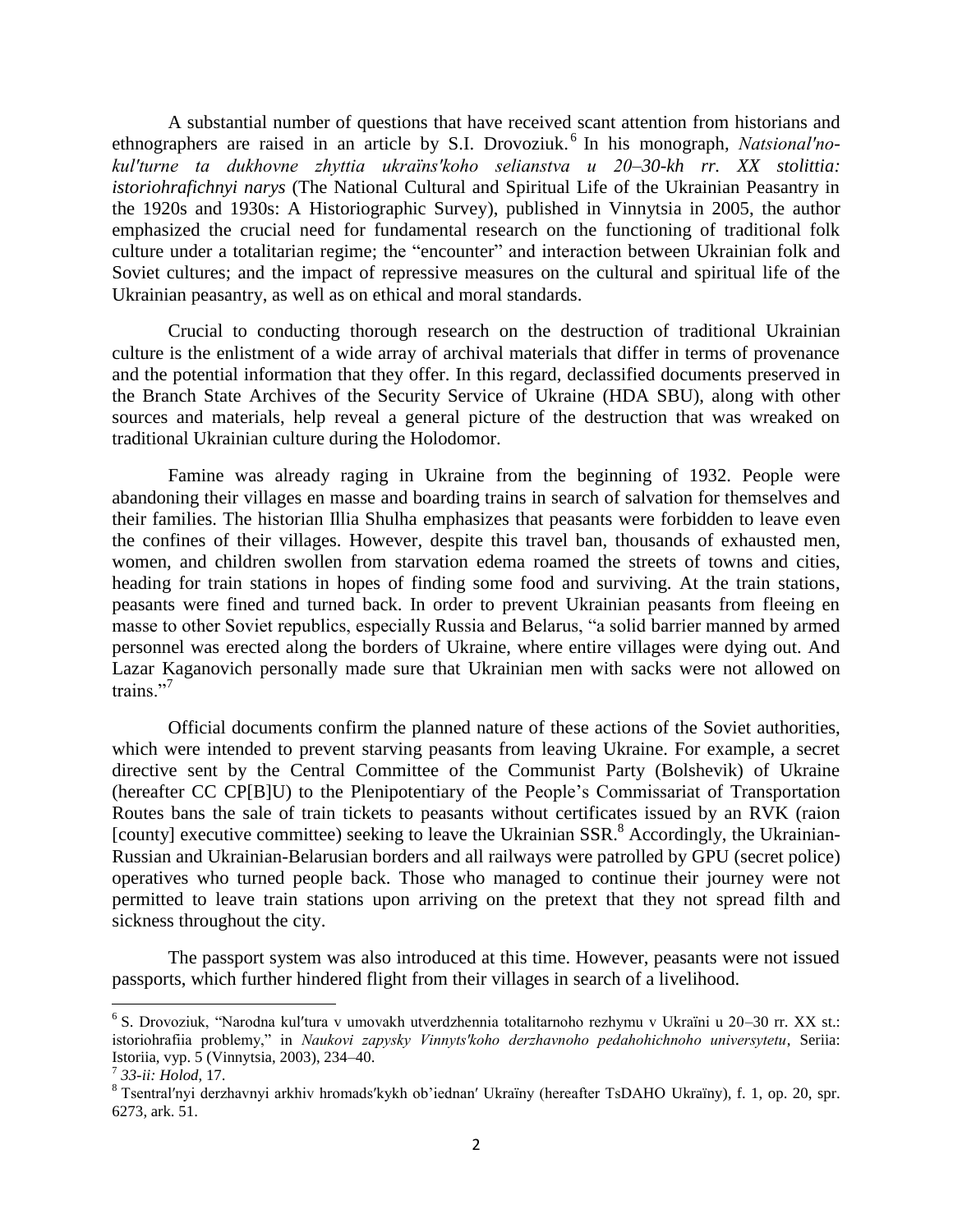In the second half of 1932, migration became a mass phenomenon. People sold their property or simply abandoned it and went off to search for jobs in Ukraine's industrial centers: to the mines of the Donbas region and construction sites in Dnipropetrovsk. An endless stream of people—tens of thousands—left the villages in search of sustenance: some because they had been evicted from their homes and others to avoid joining a collective farm and death by starvation.

Official documents confirm the mass character of these migration processes. For example, between October and December 1932, 49,250 peasants fled from the villages of Kharkiv oblast—16,634 of them members of collective farms and  $31,616$  independent farmers.<sup>9</sup> Peasants departed mostly at night in order to avoid being detained. As a result, in keeping with a directive issued by Vsevolod Balytsky [the plenipotentiary in Ukraine of the Joint State Political Directorate or OGPU], on the night of 24 January 1933 an inspection operation was launched at ten of the largest train stations in Kharkiv oblast. At five of them, 442 people were detained. The GPU then issued a directive ordering county-level officials to conduct such operations at all railway stations. The oblast militia and the OGPU were ordered to erect blockades on rural roads and enlist local activists in the struggle against the mass exodus of peasants.<sup>10</sup> The Soviet government characterized the peasants' desperate attempts to flee the famine as "kulak sabotage." This put a halt to the issuance of certificates and attestations by local rural soviets. Pickets were set up in villages at night, their purpose being to stop anyone leaving the settlements.

In the fall of 1932, people took practically their all new clothing, embroidered shirts and towels, and kerchiefs from their homes and headed to cities or across the border to exchange them for food. Many peasants were fleeced in these dealings. For example, a woman in Cherkasy province bartered her finest kerchief for a small bag of buckwheat that actually contained seeds of corncockle [a common weed that infested European wheat fields—Trans.] covered with a layer of buckwheat; her husband received a bag of millet that contained ashes.<sup>11</sup>Such incidents infuriated the peasants. As a result, they developed psychological disorders such as despair, anxiety, sadness, and depression, which wreaked untold damage on the physical and psychological health of the Ukrainian peasantry.

After a while, even this option for acquiring food was lost to Ukrainian peasants when the Soviet authorities resolved to confiscate items that could be bartered. Activists who carried out dekulakization sold the appropriated clothing, footwear, and agricultural implements or divided them among themselves. They ripped up items that they did not need and smashed crockery.

It should be explained here who these activists were. They were people with absolutely no standing among their fellow villagers, mostly landless, impoverished peasants whose mode of behavior was utterly amoral and who volunteered to join the ranks of Soviet activists in the countryside for a variety of reasons: greed for other people's property, inflamedfeelings of class hatred, personal revenge, fanatical devotion to the Soviet authorities, and even fear for their own well-being. The ranks of rural activists often included individuals who wanted to curry favor

 $9^9$  TsDAHO Ukraïny, f. 1, op. 20, spr. 6273, ark. 46.

<sup>10</sup> TsDAHO Ukraïny, f. 1, op. 20, spr. 6273, ark. 49.

<sup>&</sup>lt;sup>11</sup> Arkhiv Mizhnarodnoho blahodiinoho fondu "Ukraïna 3000" (hereafter Arkhiv MBF), f. 18, ch. 2, spr. 35, ark.  $216^{\circ}$ .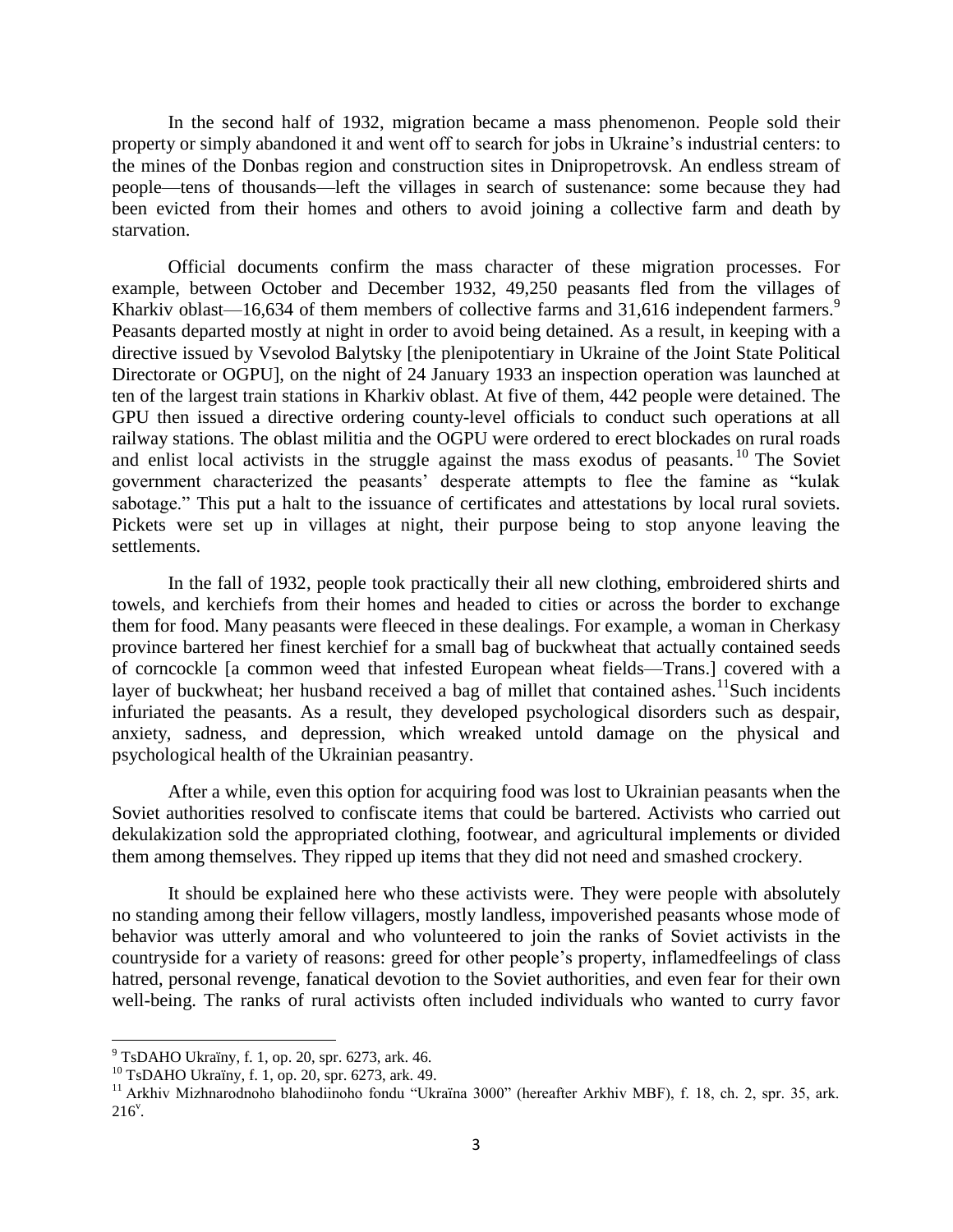with the leadership sent by the NKVD (secret police). A female resident of Cherkasy province recalled the ferocity of one such rural activist: "Baiuk's forelock was never dry; he harassed people so much that he would break out in a sweat."<sup>12</sup> Such activists were readily taken into the service of the Communist Party.

Thus the physical destruction of the peasantry went hand in hand with psychological terror. NKVD officials, together with leading village activists, behaved wantonly toward people. This is corroborated by documents preserved at TsDAHO Ukraïny (Central State Archive of Public Organizations of Ukraine) and marked "Top Secret." One such document records the following: "Snihur, the head of the village soviet, gathered activists around himself—drunkards who behaved arbitrarily."<sup>13</sup> It should be noted that the refusal of any village activist to carry out the orders of an authorized representative was treated as desertion. One way or another, these people were doomed. As documents published by the historian Volodymyr Serhiichuk<sup>14</sup>attest, many of these activists were themselves later tried and convicted.

The confiscation of grain from the peasantry was accompanied by severe psychological stress. So-called brigades were created: headed by a specially authorized county official, they went from house to house smashing millstones and chopping mortars into pieces. Large numbers of millstones were confiscated. According to the Ukrainian diaspora scholar I. Kubynets, 27 and 75 mills were confiscated in Lubny and Tsarychansk counties, Poltava province, respectively, and 100 millstones were confiscated in Sloviansk county in the Kharkiv region.<sup>15</sup> Searching for grain, members of these brigades smashed dishware, tore clothing apart, and threw out cooked "food." A memorandum sent by the editorial board of the newspaper *Radians′ke selo* (Soviet Village) to Stanislav Kosior noted that "activists often settle personal accounts; they take revenge on individual collective farm members for their previous criticism."<sup>16</sup> In order to ferret out where the peasants had hidden grain, activists carried out interrogations—even of children during which they broke their arms, beat them mercilessly, deprived them of food and water, and then surreptitiously buried the bodies of their innocent victims. There were many such incidents. Physical violence involving bodily harm and murder became the standard behavior of specially authorized NKVD officials and activists in Ukrainian villages during the period of collectivization and the Holodomor.

Peasants from whom nothing more could be confiscated, and who were exhausted by starvation, were mocked by these activists. For example, the practice of hanging wooden signs inscribed with insults on the gates of peasant farmsteads was widespread: "Marichka is an idler" (because the woman in question, who was spent from prolonged starvation, could not go to the field to work);<sup>17</sup> "A person who maliciously holds back grain lives here." Thousands of peasants were branded as "counterrevolutionaries," "foreign lackeys," and the like. It was forbidden to remove these signs and take them inside for safekeeping. To make matters worse, a peasant had

<sup>12</sup> Arkhiv MBF, f. 18, ch. 2, spr. 35, ark. 215.

<sup>13</sup> TsDAHO Ukraïny, f. 1, op. 20, spr. 5243, ark. 1.

<sup>14</sup> V. Serhiichuk, *Iak nas moryly holodom*, 3d exp. ed. (Kyiv, 2006), 92–102.

<sup>15</sup> D. Solovei, *Holhota Ukraïny*, pt. 1, *Moskovs′ko-bol′shevyts′kyi okupatsiinyi teror v URSR mizh Pershoiu i Druhoiu svitovoiu viinoiu* (Winnipeg, 1953), 68.

<sup>16</sup> TsDAHO Ukraïny, f. 1, op. 20, spr. 5300, ark. 4.

<sup>&</sup>lt;sup>17</sup> Testimony of A. P. Nikolaichuk, b. 1919, village of Markushi, Berdychiv raion, Zhytomyr oblast. Arkhiv Natsional´noho muzeiu "Memorial zhertv Holodomoru" (Kyiv).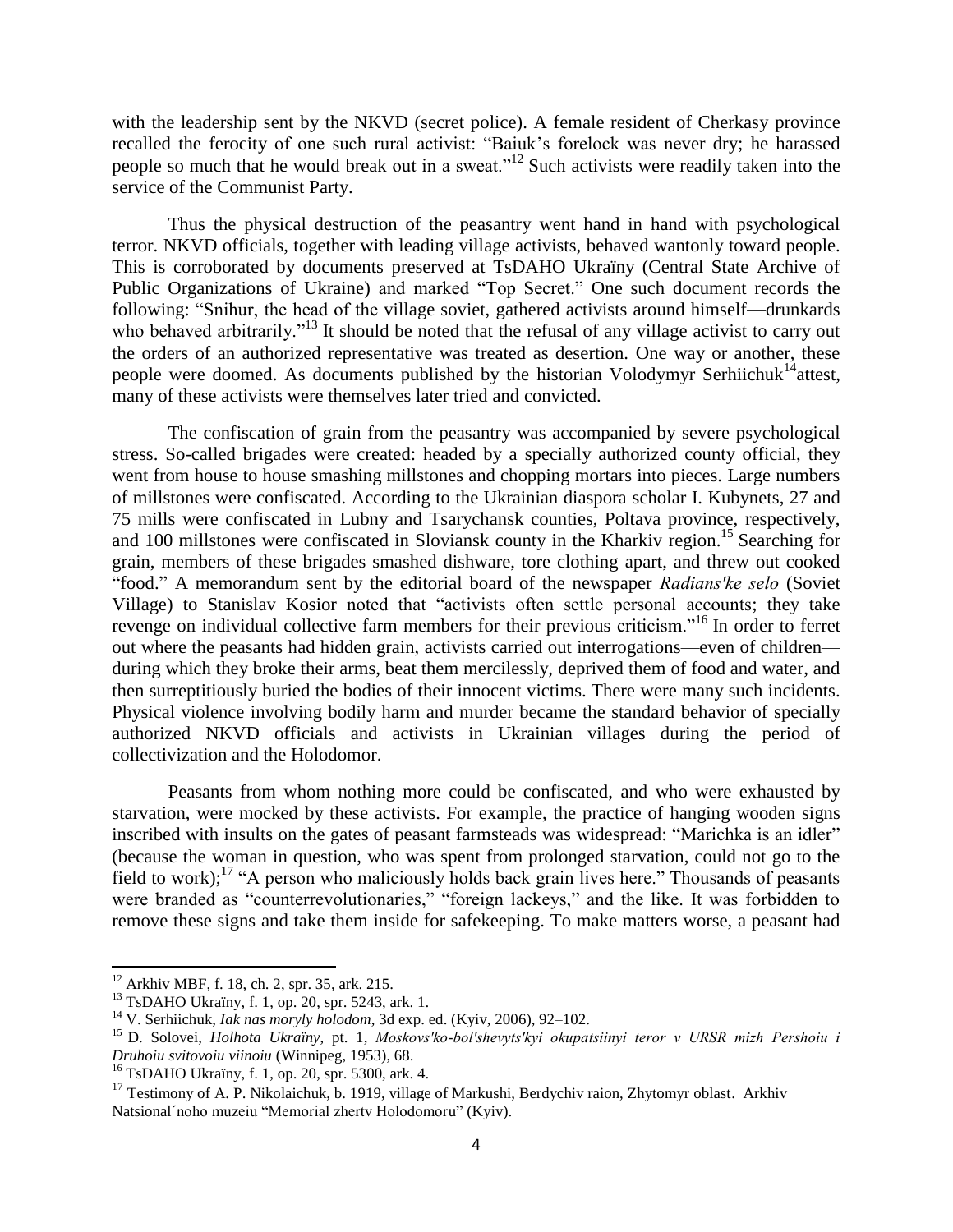to stay awake the whole night making sure that the sign did not disappear, for a missing sign meant a fine of 100 *karbovantsi* (rubles).

People were forced to carry a flag made of bast matting through the village. "Slogans were attached to the ailing fifty-eight-year-old peasant Smertiuk; a bag of broken crockery was hung across his shoulder; instead of a drum, he was given a pail. The man could not endure such humiliation and hanged himself."<sup>18</sup> For failing to meet grain-procurement quotas, families were forced to separate.<sup>19</sup> Such violent actions degraded people's dignity and instilled submissiveness, forbearance, and a fear of official representatives. They gave rise to a moral ambiguity that pervaded their existence, grinding people down through the abuses meted out to them and the impunity of those who were maltreating them.

The Holodomor produced and kept perpetuating a number of social phenomena that continued to exert a negative influence on the spiritual life of the Ukrainian people long afterward. One of these phenomena was the writing of denunciations, which was encouraged on all administrative levels. An amoral measure introduced by Soviet authorities during this period was that of rewarding denunciations. An individual who revealed where a neighbor had concealed grain would receive a premium of between 10 and 15 percent of what was uncovered. This 10–15 percent reward, practically the only salvation from starvation, compelled people to come forward and denounce their neighbors. In turn, fear and the oppressive atmosphere surrounding these accusations spurred peasants to become the first to issue denunciations. According to H. Kapustian, it was not just people who had made "anti-Soviet" remarks who ended up in the labor camps of the GULAG, but also those who had been present during conversations in which such remarks had been made but had not reported them to the proper authorities. <sup>20</sup> A certain proportion of denunciations were utterly baseless. People had been intimidated to such a degree that in some villages collective-farm granaries and fields were not even guarded. Fear gave rise to moral malleability and was transformed into the daily pattern of people's existence. The massive spread of denunciations could not fail to affect the psychological state of the peasantry, leading to the rise of negative feelings of depression, despondence, rage, irritation, and a sense of doom.

Fear was so all-pervasive that peasants who had grain buried in a secret hiding place occasionally starved to death without having had recourse to their supplies simply because they were afraid that someone would see something and denounce them to the authorities.<sup>21</sup> The powerful sense of fear even compelled peasants to violate what was most sacred—familial ties and denounce members of their own families, including parents, husbands, and wives.

The Soviet authorities also resorted to such methods as bribery and the practice of pitting one person against another. They imposed their morality, will, and intellectual level on people residing in the same village. Thus the Holodomor caused demoralization on a mass scale. Denunciations ceased to be regarded as something disgraceful; on the contrary, they were

<sup>18</sup> I. Shul′ha, *Liudomor na Podilli* (Kyiv, 1993), 72.

<sup>19</sup> Derzhavnyi arkhiv Vinnyts′koï oblasti (hereafter DAVO), f. 136, op. 6, od. zb. 11, 12, 41, 64.

<sup>20</sup> H. Kapustian, "Holod i selians′ka mental′nist′," in *Holod-henotsyd 1933 r. v Ukraïni: istoryko-politolohichnyi analiz sotsial′no-demohrafichnykh ta moral′no-psykholohichnykh naslidkiv; Mizhn. nauk.-teor. konf., Kyiv, 28 lyst. 1998 r.*, 183.

<sup>&</sup>lt;sup>21</sup> Testimony of Iu. F. Berezny, b. 1933, village of Brovky Pershi, Andrushivka raion, Zhytomyr oblast. Arkhiv Natsional´noho muzeiu "Memorial zhertv Holodomoru" (Kyiv).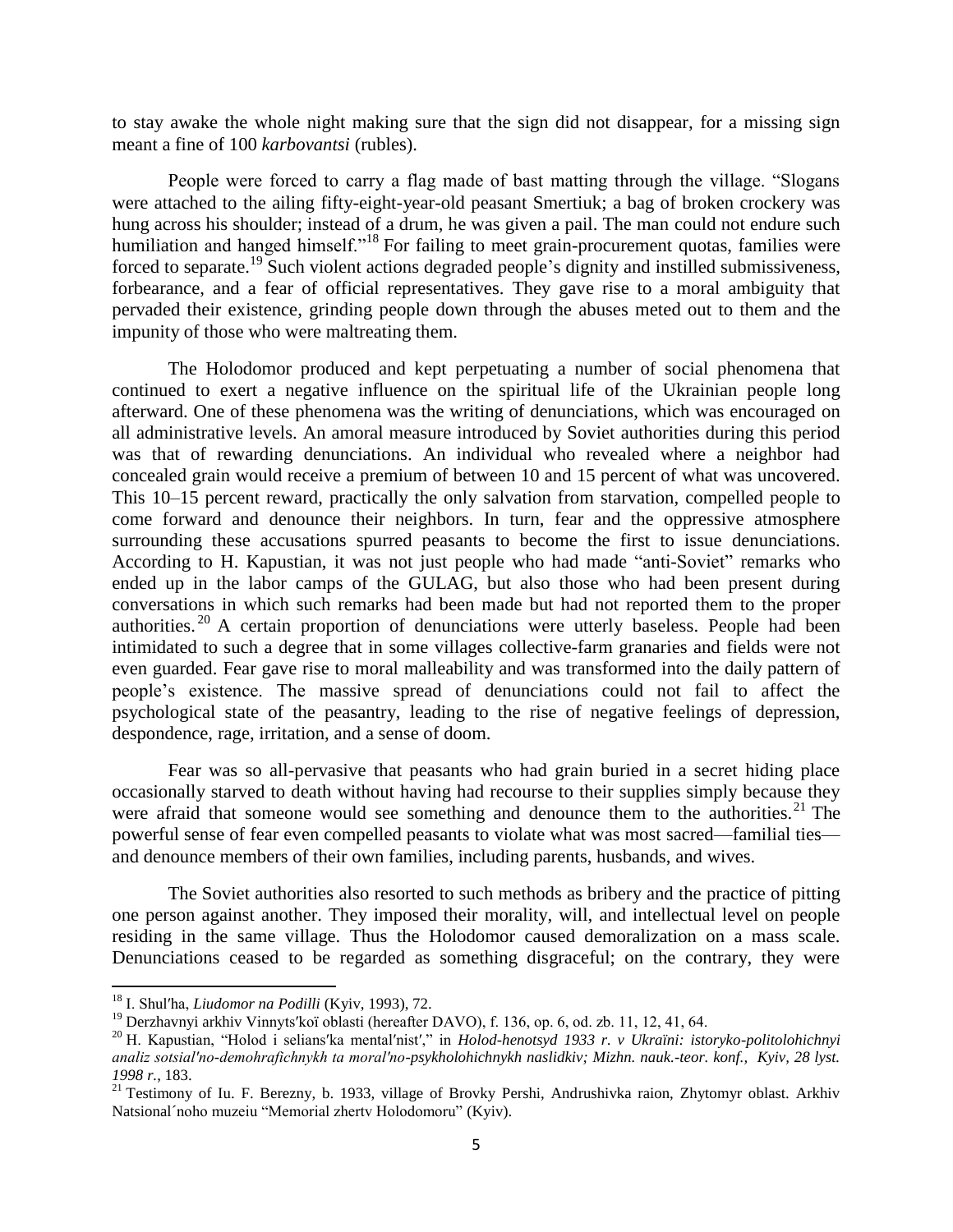promoted and urged by the authorities as patriotic actions. As a result, people began to regard one another with suspicion.

The Soviet authorities applied a whole array of measures that led to the moral disintegration of society. In particular, the journalist Fedir Pigido-Pravoberezhny noted that children were taught to denounce their parents<sup>22</sup> and report what they talked about at home, thus cultivating in children a "taste" for denunciation and eavesdropping from an early age.

The hopelessness of the situation in Ukraine during the Holodomor of 1932–33 forced peasants to engage in petty thievery. Archival documents and eyewitness testimonies make it possible to assess the risks that people were willing to take in their search for food. Collectivefarm fields and granaries were guarded, and the guards (village activists or soldiers dispatched from the county center) were ordered to fire at will in order to protect the foodstuffs. As a result, shootings and killings without trial were widespread.

Petty theft began to become commonplace in the course of the Holodomor of 1932–33. As the ethnographer H. Horyn has perceptively noted, an untraditional attitude to ownership began to develop at this time, and slogans about state ownership and the people's property began to be understood by a newgeneration as pertaining to "goods belonging to no one." Thus, "according to Soviet morality, unlawful appropriation was not perceived as theft."<sup>23</sup>Upon joining collective farms, peasants were still unable to protect their families from hunger, as their wages were paid in the form of days off. In an effort to save themselves from starving to death, collective-farm members picked fodder beets, rotten potatoes, leftover carrots, and the like, concealing them in their bootlegs. Over the years, stealing on collective farms came to be perceived as "compensation" for unpaid workdays and later became so commonplace that a new term was coined—*nesuny* (carriers).

During the harvest of 1933, the Soviet authorities increased their pressure on peasants and collective-farm members. Besides the special agitation brigades sent into the Ukrainian countryside to promote mass activity on collective farms, circuit court sessions were held to conduct on-the-spot trials. For example, in Zaporizhia province four peasants were sentenced to eight and ten years' imprisonment for "theft of collective-farm grain," and all their property was confiscated, while the head of the collective farm was given a five-year sentence for "abetting."<sup>24</sup> It should be noted that heads of collective farms were frequently victimized by the totalitarian government simply because they had helped people working in the fields or rendered assistance to underage orphans.

The Soviet authorities deliberately created conditions in which social and legal standards were stripped of all meaning. The deformation of these norms is illustrated by the spread of summary justice during the Holodomor, which was applied to people who had tried in various ways to obtain food for themselves and their families. There emerged a kind of mass hatred, apathy, and desensitization that prompted a wave of unprecedented cruelty. Government officials resorted to brutal punishments, including the killing of people who had made even the slightest

 $\overline{a}$ 

<sup>22</sup> F. Pravoberezhnyi, *8,000,000: 1933-i rik na Ukraïni* (Winnipeg, 1951), 49.

<sup>23</sup> H. Horyn′, "Holodomor 1932–33 rokiv—nyshchivnyi udar po fundamental′nykh ustroiakh tradytsiinoho ukladu zhyttia ukraïns′koho sela," in *Vidlunnia holodomoru-henotsydu 1932–1933: Etnokul′turni naslidky holodomoru v Ukraïni* (Lviv, 2005), 117.

<sup>&</sup>lt;sup>24</sup> TsDAHO Ukraïny, f. 1, op. 20, spr. 5846, ark. 110.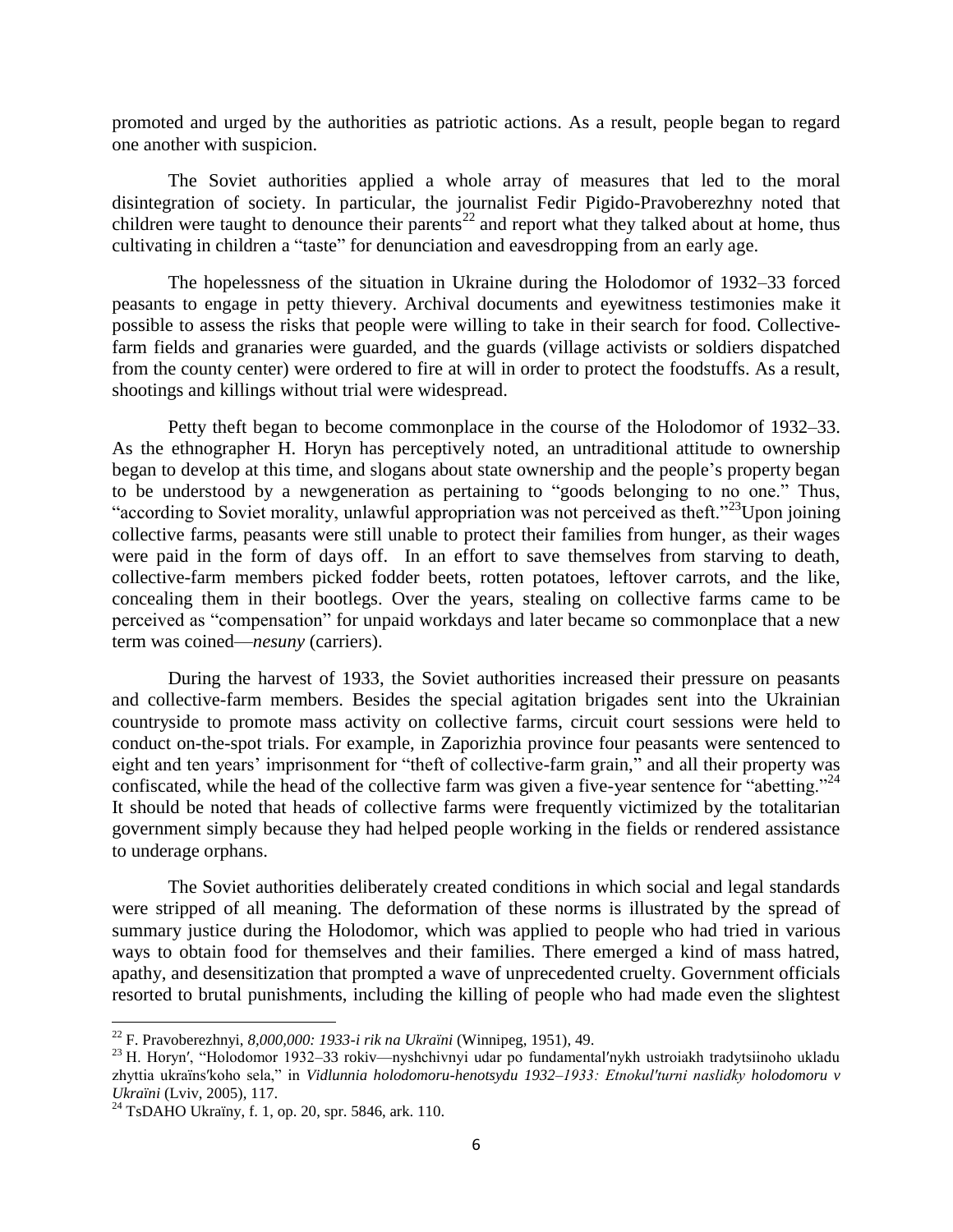effort to find something nourishing to eat. Judicial and extrajudicial bodies committed outrages against peasants with impunity and inflicted beatings on children who had picked a few ears of grain from a collective-farm field. No one was punished for these crimes and incidents of extrajudicial acts perpetrated even against children as young as six or seven.To the contrary, they were useful to the authorities, since no documentation was maintained and no traces of these crimes remained in the NKVD archives.

There were a great many examples of such brutality, and neither young nor old were spared, which was contrary to the people's traditional morals and code of conduct. There were cases where children were thrown into prison for theft. At one time, or example, of the 639 prisoners in the Mohyliv-Podilskyi jail, 24 were children.<sup>25</sup>

In many cases, government officials did not go to the trouble of sending people to prison but killed them on the spot, without benefit of investigation or trial. Such actions stemmed from Bolshevik deformation of the people's sense of justice. A characteristic feature of this debased legal consciousness was confidence in the legality and impunity of actions vis-à-vis that part of the peasantry that the authorities had proclaimed a class enemy.

The Holodomor of the early 1930s led to the psychological ruination of the Ukrainian ethnos. Because of the famine, people began to suffer from various psychological disorders. This resulted in an increase in the suicide rate during the Holodomor. Those who committed suicide were typically women whose husbands had been arrested and sent to labor camps or who had lost their children. Some peasants were so weak from starvation that even if they wanted to die sooner, they lacked the strength to take their own lives. A resident of Polychentsi, a village in Vinnytsia province, relates: "I was so feeble that I could not tear the sleeve off a shirt and fashion a rope out of it; that's how I remained alive."<sup>26</sup>

The most horrific consequences of the Holodomor involved cases of suicide among children who had lost their parents and had no assistance whatever from the authorities because they had been branded as "children of kulaks."

Starvation addled people's minds: there were isolated cases where children fell victim to violence at the hands of their parents. Archival materials contain dossiers on parents who deliberately killed their children "so that they would not suffer."

The Holodomor broke down people's personalities, and irreversible psychological changes took place in their bodies: the sphere of emotions was deformed and traditional morality destroyed. Thus, another phenomenon that emerged as a result of starvation-induced psychological damage was looting, inasmuch as a psychologically healthy individual is incapable of this type of activity. A resident of the Mykolaiv region, T. S. Matviichuk, once watched a boy dig up the coffin of a teacher from a grave and then take off his suit in order to barter it for food.<sup>27</sup> Quite often the so-called corpse gatherers, who traveled around on wagons collecting dead bodies and bringing them to a cemetery for burial in a common grave, engaged in looting.

 $\overline{a}$ 

<sup>25</sup> I. Shul′ha, *Holod na Podilli: Do 60-richchia holodomoru 1933 r.* (Vinnytsia, 1993), 139.

<sup>&</sup>lt;sup>26</sup> Testimony of I. N. Shved, b. 1923, village of Polychentsi, Koziatyn raion, Vinnytsia oblast. Arkhiv Natsional´noho muzeiu "Memorial zhertv Holodomoru" (Kyiv).

<sup>27</sup> *Holod-henotsyd 1932–1933 rokiv na Mykolaïvshchyni, pohliady istorykiv, ochevydtsiv, arkhivni materialy* (Mykolaiv, 2003), 153.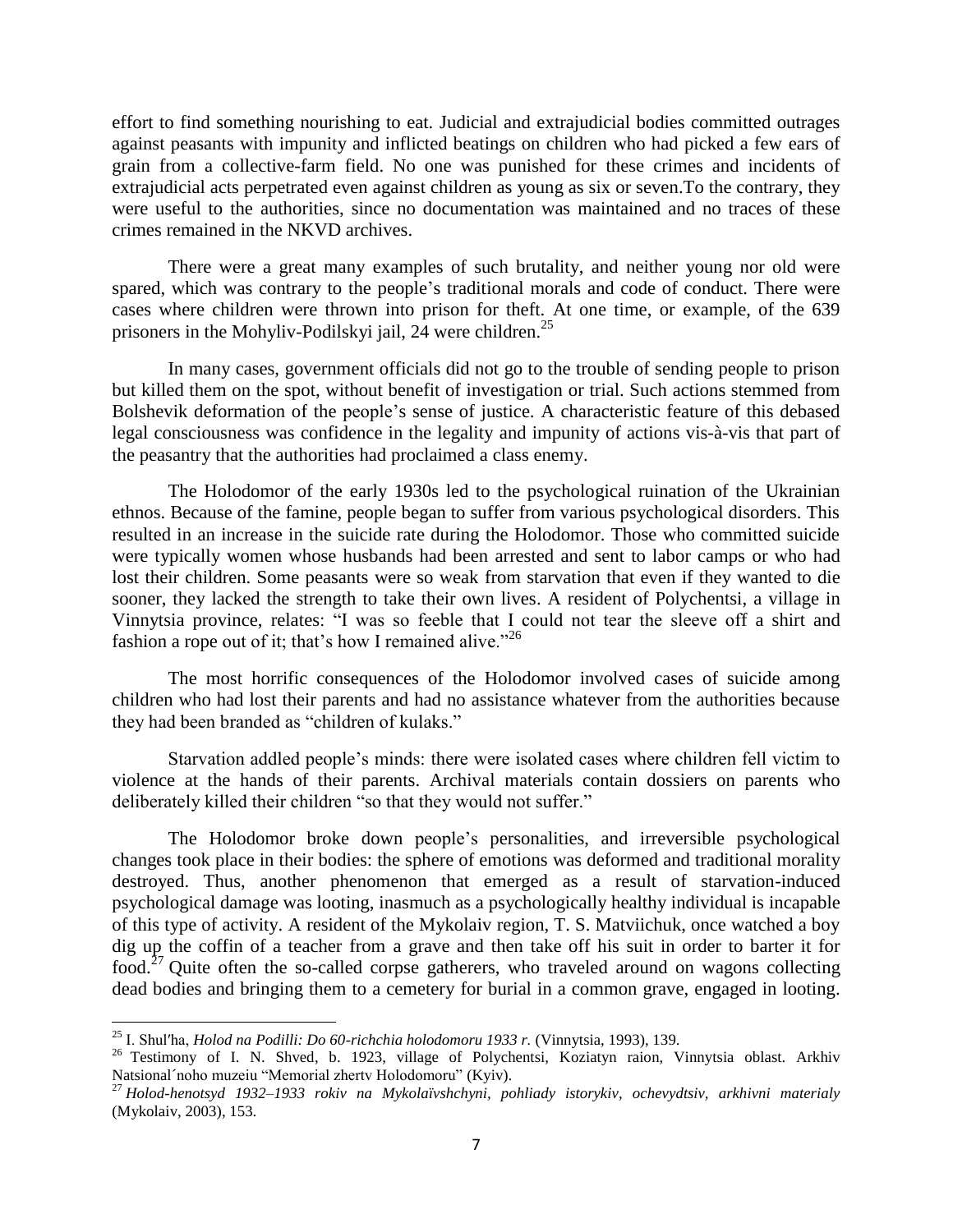According to eyewitness statements, these gatherers would undress the corpses and keep their clothing for themselves. <sup>28</sup> It should be noted that such amoral acts were unknown in the Ukrainian countryside prior to the Holodomor.

Within the broad spectrum of psychological disorders caused by the famine, the most horrific one was the total destruction of the human psyche, which led to cases of people consuming the flesh of corpses and cannibalism. That these were isolated instances is confirmed by a number of studies on the Holodomor in which a substantial number of eyewitnesses from several neighboring villages would recount one and the same such incident. Whenever this sort of terrible act occurred, it so angered the peasants that they remembered it for a long time and recounted it to others. This is attested by various eyewitness statements, such as: "I know that all the neighbors were afraid to go outside the confines of the village because it was said that in the neighboring village a man was committing acts of cannibalism."<sup>29</sup>

There were other cases that also stemmed from a deranged psyche. For example, parents, in an effort to save their children, deliberately proposed that their flesh be eaten after they died. A woman from the village of Petrykivka in Dnipropetrovsk province recounted: "When Mother was dying, she said: 'Kill me, then you'll have something to eat.'"<sup>30</sup>

Cases of cannibalism, which took place mainly during the first six months of 1933, angered people and spread mistrust and fear among the peasants. There were instances in which the residents of a village dispensed mob justice to cannibals, as their victims were primarily children. Acts of cannibalism perceptibly altered the system of values, and people began to reconcile themselves to the sort of deeds and actions that, until recently, had been absolutely unacceptable.

In late 1929, following the announcement, at the November plenum of the Central Committee of the All-Union Communist Party (Bolshevik), of total collectivization through the complete liquidation of the Ukrainian peasantry's private land ownership, a network of state and collective farms began to form throughout the country. The modern technology they offered was to be a drawing card for luring the peasantry onto such farms as quickly as possible.Faced with such new methods of production, individual farmers, with their traditional concept of property rights (represented by the *mezha*, or a thin strip of land dividing land holdings), had to yield. Peasants felt alienated and were loath to join collective farms. This comes as no surprise, given that the mindset of Ukrainian peasants, reflected in such sayings as "The *mezha* is sacred" and "Whoever violates the *mezha* will not live out his days to the full,"<sup>31</sup> was firmly established and inflexible.

Local authorities undertook agitation among the peasants, forcing them to join collective farms, communes, and cooperatives by various methods: economic (fines, taxes); legal (loss of rights); administrative (deportation); extraordinary (forcible confiscation of grain reserves); and

 $^{28}$  Arkhiv MBF, f. 20, spr. 13, ark. 14.

<sup>&</sup>lt;sup>29</sup> Testimony of N. V. Maikovska, b. 1921, village of Vilenka, Korostyshiv raion, Zhytomyr oblast. Arkhiv Natsional´noho muzeiu "Memorial zhertv Holodomoru" (Kyiv)

<sup>&</sup>lt;sup>30</sup> Testimony of N. A. Dzhereleiko, b. 1915, village of Yelyzavetivka, Tsarychanka raion, Dnipropetrovsk oblast Arkhiv Natsional´noho muzeiu "Memorial zhertv Holodomoru" (Kyiv).

<sup>&</sup>lt;sup>31</sup> Manuscript collection of the M. Rylsky Institute of Art History, Folklore, and Ethnology, National Academy of Sciences of Ukraine (hereafter RF IMFE NANU), f. 9, spr. 29, ark. 56–58.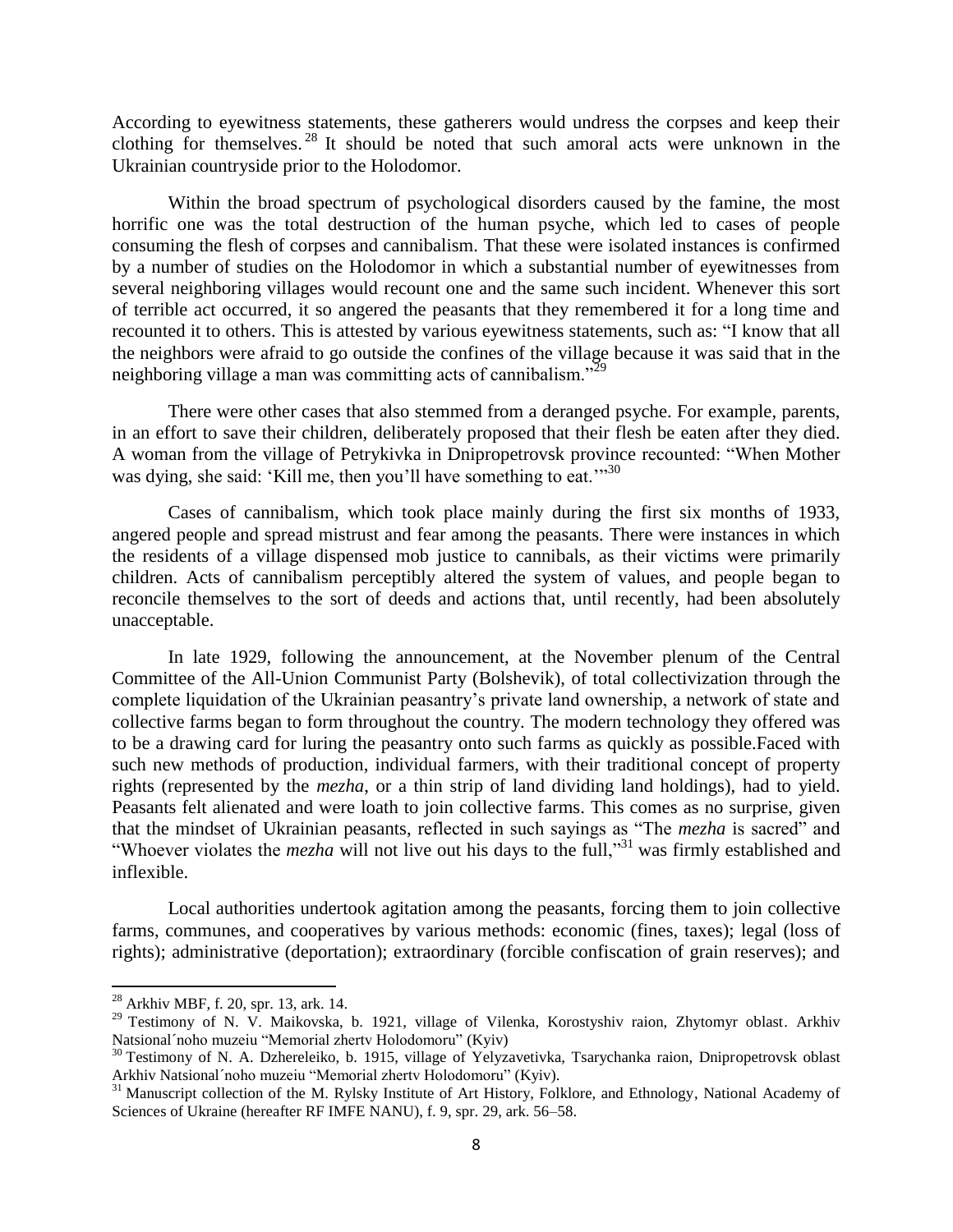criminal. Hanna Mykolaivna Panchenko (b. 1927), a resident of the village of Ozerne in the Kyiv region, affirms that village activists, including her own mother, were forced to agitate among the peasants until they agreed to join the collective farm.<sup>32</sup> For example, as a result of intimidation, arrests, and various kinds of administrative pressure, 3,841 farms in Bar county, Vinnytsia province, were collectivized over a period of seven days.<sup>33</sup>

Blackmail and threats were a widespread method of "agitation." During this kind of agitation, a pistol always lay close by on a table. Peasants who still refused to join the collective farm were equated with criminals.

Eyewitness testimonies indicate that some peasants preferred to perish in their own holdings rather than join a collective farm. During all-out collectivization, many peasant farmers were deported to Siberia as enemies of the people for refusing to join a collective farm. Most eyewitnesses are sympathetic to those who were dekulakized, calling them "toilers" and "master farmers." Despite oppression and persecution, the peasants championed their right to farm independently to the bitter end.

Special attention should be paid to peasant attitudes regarding theestablishment of collective farms. Substantial numbers of peasants considered them a diabolical invention and refused to join collective farms for religious reasons. The journalist L. Kovalenko<sup>34</sup> cites a number of facts revealing the prevalence of apocalyptic moods. The scholar O. Hanzha has written about anapathy toward agriculture that emerged among the peasantry.<sup>35</sup>

The radical reform of age-old traditions of agricultural work was painful for the peasants. Most of them rejected collectivization and resisted it. The Bolshevik regime never managed to overcome the psychological barrier between collective and individual farming. With the escalation of the offensive against the Ukrainian countryside, when even military force was brought into play, the peasants' resistance to forced collectivization intensified. Peasant vengeance was typically directed not against the initiators of collectivization but its petty executors, such as activists, village leaders, party members, and so forth. According to general estimates, there were forty thousand peasant insurgents in Ukraine in 1930.<sup>36</sup> In this connection, the Western student of the Holodomor Andrea Graziosi has noted that the first peasant-based movement for national and social liberation in the twentieth century arose here but did not, unfortunately, reach its logical culmination in the early  $1930s$ .<sup>37</sup>

Above all, the main goal of the Soviet government was to crush the peasant's spirit of freedom, drive out of his consciousness his sense of agency, and fill his soul with fear and submissiveness.

<sup>&</sup>lt;sup>32</sup> Testimony of H. M. Panchenko, b. 1927, village of Ozerna, Bila Tserkva raion, Kyiv oblast. Arkhiv Natsional´noho muzeiu "Memorial zhertv Holodomoru" (Kyiv).

<sup>33</sup> I. Rybak, "Kolektyvizatsiia na Podilli," in *Podil′s′ka starovyna: Zbirnyk naukovykh prats′* (Vinnytsia, 1993), 222. <sup>34</sup> *33-ii: Holod*, 545.

<sup>35</sup> O. Hanzha, *Opir selian stanovlenniu totalitarnoho rezhymu v URSR* (Kyiv, 1996), 16.

<sup>36</sup> *Chorna tin′ holodomoru 1932–1933 rokiv nad Ternopilliam: Knyha pam'iati*, comp. B. Lanovyk et al. (Ternopil, 2003), 12.

<sup>37</sup> A. Gratsiozi [Graziosi], *Velikaia krest′ianskaia voina v SSSR: Bol′sheviki i krest′iane, 1917–1933* (Moscow, 2001).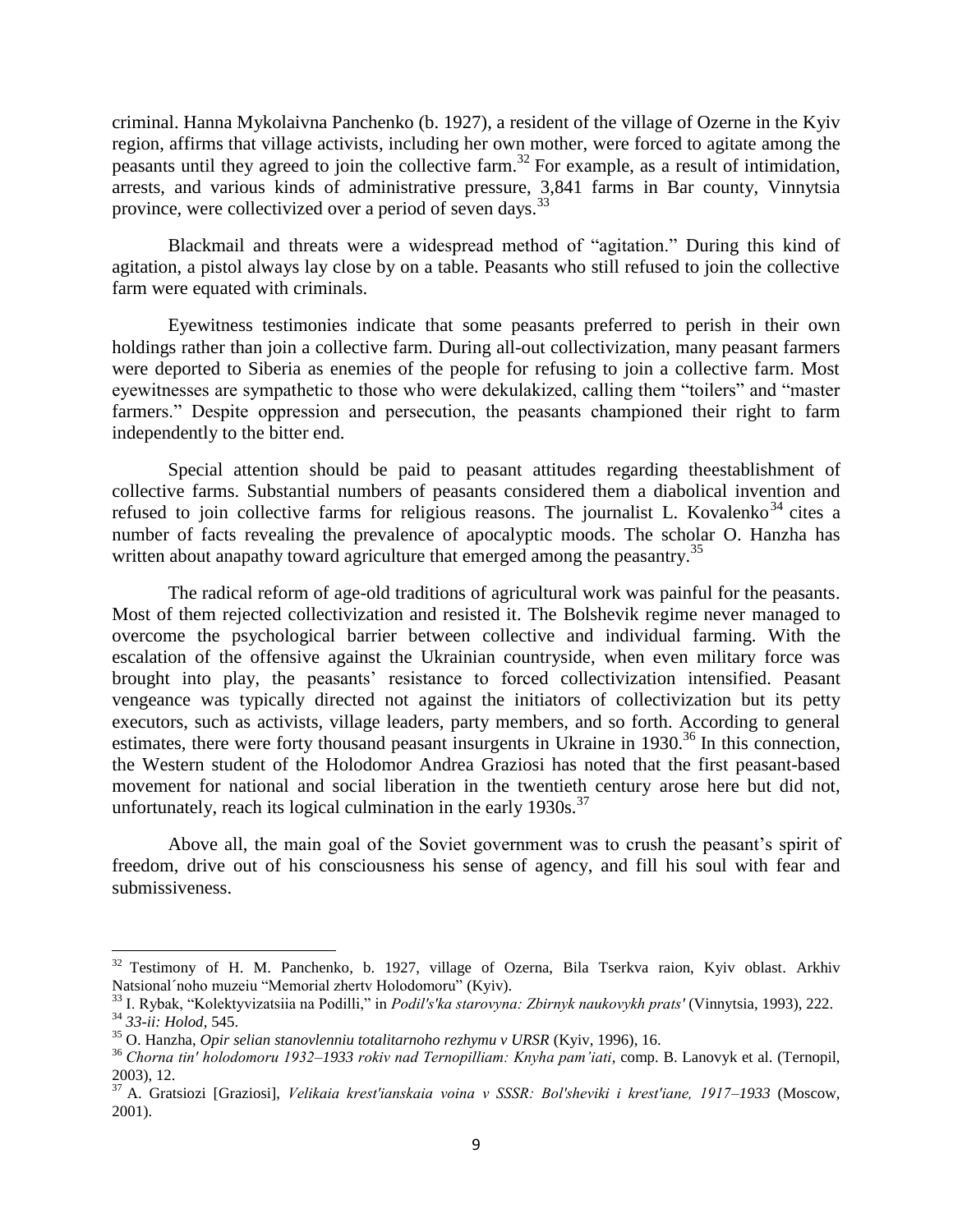In contrast to previous years, during the Holodomor of 1932–33 the peasantry was so intimidated and spiritually broken that some eyewitnesses mention having a sense of guilt for not wanting to join the collective farm.<sup>38</sup> Thus, owing to their fear, the peasants' resistance was becoming mostly passive: for example, they concealed food, mixed grain with earth, hid unthreshed grain in straw, and so on. Eyewitnesses say that the peasants lacked the strength to defend themselves; they only wept and pleaded.

By the early months of 1933, the will of many peasants was broken. According to the historian P.I. Sobol, the primary cause of this was hunger, since prolonged starvation diminishes a person's active efforts and will to survive, to resist aggressive social surroundings (especially the actions of the authorities).  $39<sup>39</sup>$ 

The Soviet authorities' brutal, repressive policies resulted in the destruction of those masses of Ukraine's peasantry who were vitally important producers of agricultural output and representatives of the finest managerial and labor traditions associated with Ukrainian village life. Those who joined collective farms—by force, in the majority of cases—were middle and poor peasants, among whom a new social hierarchy was being constructed. A new type of rural worker began to appear in the countryside: the collective farm worker, with all his or her concomitant features. Between 88 and 90 percent of the entire able-bodied population of Ukrainian collective farms, by far the most typical and numerous group of Ukrainian farmers, were of this type. It is noteworthythat the ideology instilled in collective-farm members was already somewhat different from that of independent farmers. For example, the new saying, "In order to disregard the *mezha* [boundary], you have to join the collective,<sup> $140$ </sup> is the clearest example of the Bolsheviks'collective farming ideology.

Collectivization and the Holodomor of 1932–33 also led to another negative change: the destruction of the family. First of all, an immense number of families were broken up. Some family members who were deported left behind small children and elderly relatives unable to work and fend for themselves. Thus, one more family tradition that had existed prior to collectivization and the Holodomor was disappearing: care for the elderly.

Second, able-bodied men and women left their families to search for food. Eyewitness testimonies reveal that many of them never returned but died en route or were arrested, and their children were left with grandparents who, more often than not, could not themselves endure starvation and died.

Prior to collectivization, children in traditional Ukrainian peasant society were never held legally responsible for their parents' actions. The Soviet system changed even this custom. Children who were branded as "kulak offspring" were deported together with their parents or placed in orphanages. Furthermore, government officials often urged teenaged children to renounce their parents, thereby saving themselves from deportation to Siberia. Such conditions

l

<sup>38</sup> *Holodovka: 1932–1933 roky na Pereiaslavshchyni: Svidchennia*, comp. Iu. Avramenko and V. Hnatiuk (Pereiaslav-Khmelnytskyi, 2000), 116–17.

<sup>39</sup> P. Sobol′, "Holodomor 1932–1933 rokiv: osoblyvosti sotsial′nykh patolohii," in *Holodomor 1932–1933 rokiv iak velychezna trahediia ukraïns′koho narodu: Materialy Vseukraïns′koï naukovoïkonferentsiï, Kyiv, 15 lystop., 2002* (Kyiv, 2003), 171.

 $40$  RF IMFE NANU, f. 9, spr. 29, ark. 58.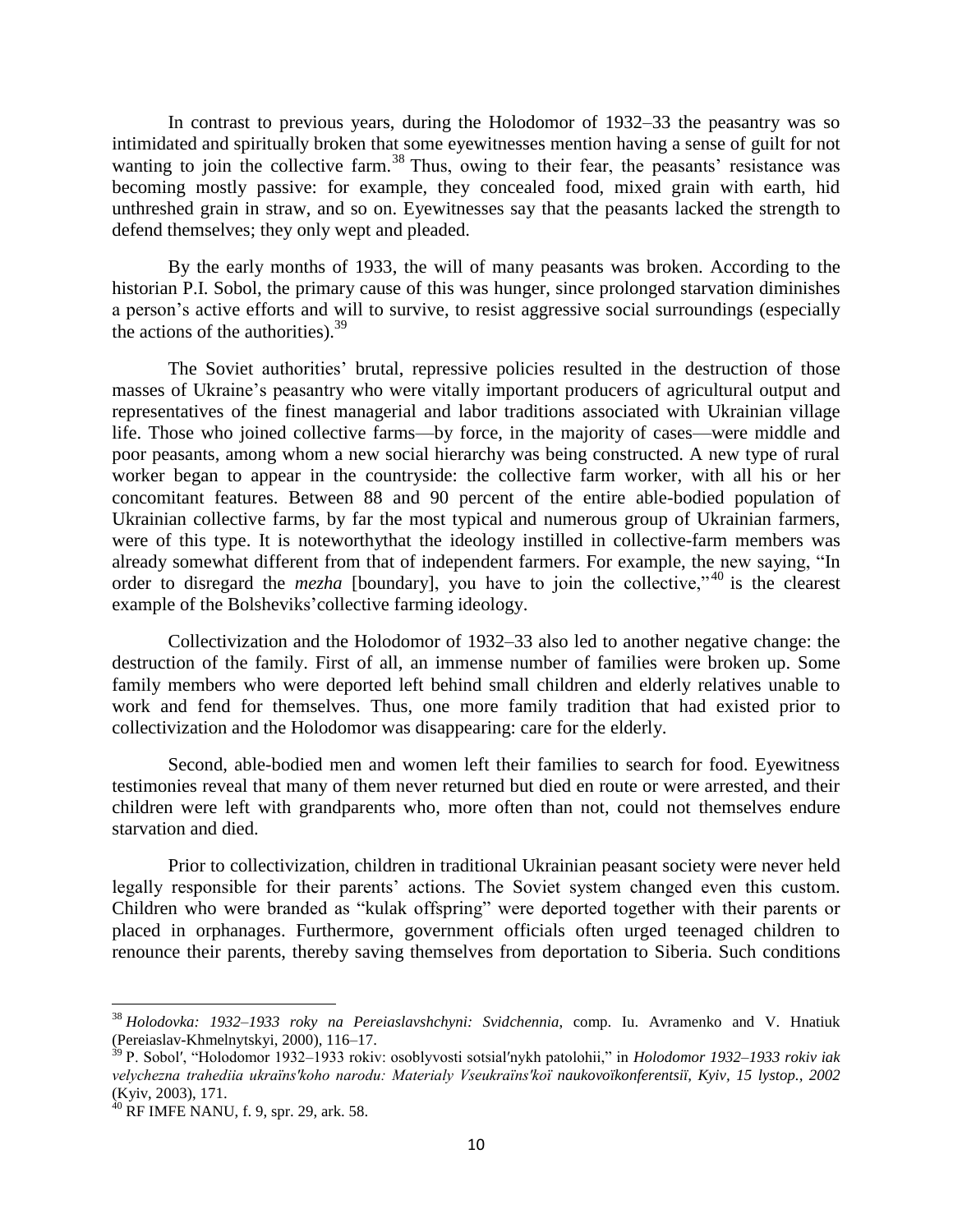were created in order to force children to adopt the most amoral motive possible for the dissolution of families—disowning one's parents.

The formation of the Soviet system's "new man" entailed the contradiction of the Ukrainian people's accumulated spiritual values with regard to morality and socialization alike. For example, a presentation "On Particular Negative Aspects in the Work of Raions on the Expulsion of Kulaks," given on 5 April 1931 by a district instructor (*okrinstruktor*) of the CC CP(B)U, lists the following pointers concerning children: "If the son or daughter of a kulak who are subject to expulsion together with their entire family were recently members of a Pioneer group or connected with the Komsomol, were activists, and declare that they wish to break with their father, and the village soviet is aware that this is a genuine desire, such a son or daughter up to the age of 16 can be left on their own…at the same time, these children will have to announce their renunciation of their parents at a mass meeting or openly through the press, etc."<sup>41</sup> In general, the value of family ties was deformed by the Bolshevik regime in the early 1930s.

The communist authorities' every action was thus designed to pit children against their families. Such age-old popular values as compassion, humaneness, and respect for elders were condemned. Thus, any behavior that went beyond the bounds of the permissible, in keeping with totalitarian ideology,was considered a "vestige of the past." Furthermore, nihilistic attitudes among young people were encouraged. It became shameful to call oneself a Ukrainian, and people were encouraged to adopt the concept of the "Soviet person." Youth became spiritually impoverished, which helped the authorities manipulate the consciousness of the rising generation. Ditties such as the following were widespread in those years: "Why do I need a father, why do I need a mother? / Better that I listen to Stalin."<sup>42</sup>

Entire generations were thus spiritually enserfed, and the connection between them was lost. In brief instructions "on expulsion," we read: "Under no circumstances are leave-takings to be permitted before the departure of relatives, acquaintances, and friends.<sup>343</sup> Thus, by way of deliberate destruction, the people's code of ethics and morality was dealt a tragic blow. The venerable traits of the Ukrainian people, such as friendliness, respectfulness, sensitivity, and kindness remained a thing of the past for many years. In implementing terror by famine, the Bolshevik authorities fostered indifference in the peasant and destroyed his sense of family affiliation. This is illustrated by a special report drafted by the authorized GPU representative for Ruzhyn county concerning the mood of the peasants: "If, for the first deportation at loading points there was a larger crowd of relatives who, at the moment of loading, were kicking up a fuss and screaming, then for this deportation a wholly insignificant number of relatives, having arrived at the station, are standing in utter calm some distance away; judging by the conversation, one may conclude that they regard the deportation with complete indifference."<sup>44</sup> In the ideological interests of the Communist Party leadership, the spiritual values of the Ukrainian people were held in contempt, and a nihilistic attitude toward them was imposed. As such, a demoralized and morally crushed society submits more quickly and will continue to carry out the authorities' every whim.

 $\overline{a}$ 

<sup>41</sup> TsDAHOU, f. 1, spr. 4277, ark. 31.

 $42$  RF IMFE NANU, f. 8, spr. 324, ark. 10.

<sup>43</sup> TsDAHOU, f. 1, spr. 4277, ark. 50.

<sup>44</sup> *Holodomor na Zhytomyrshchyni 1930–1934: Dokumenty i spohady: Zbirnyk* (Zhytomyr: Zhytomyrs′kyi visnyk, 1993), 15.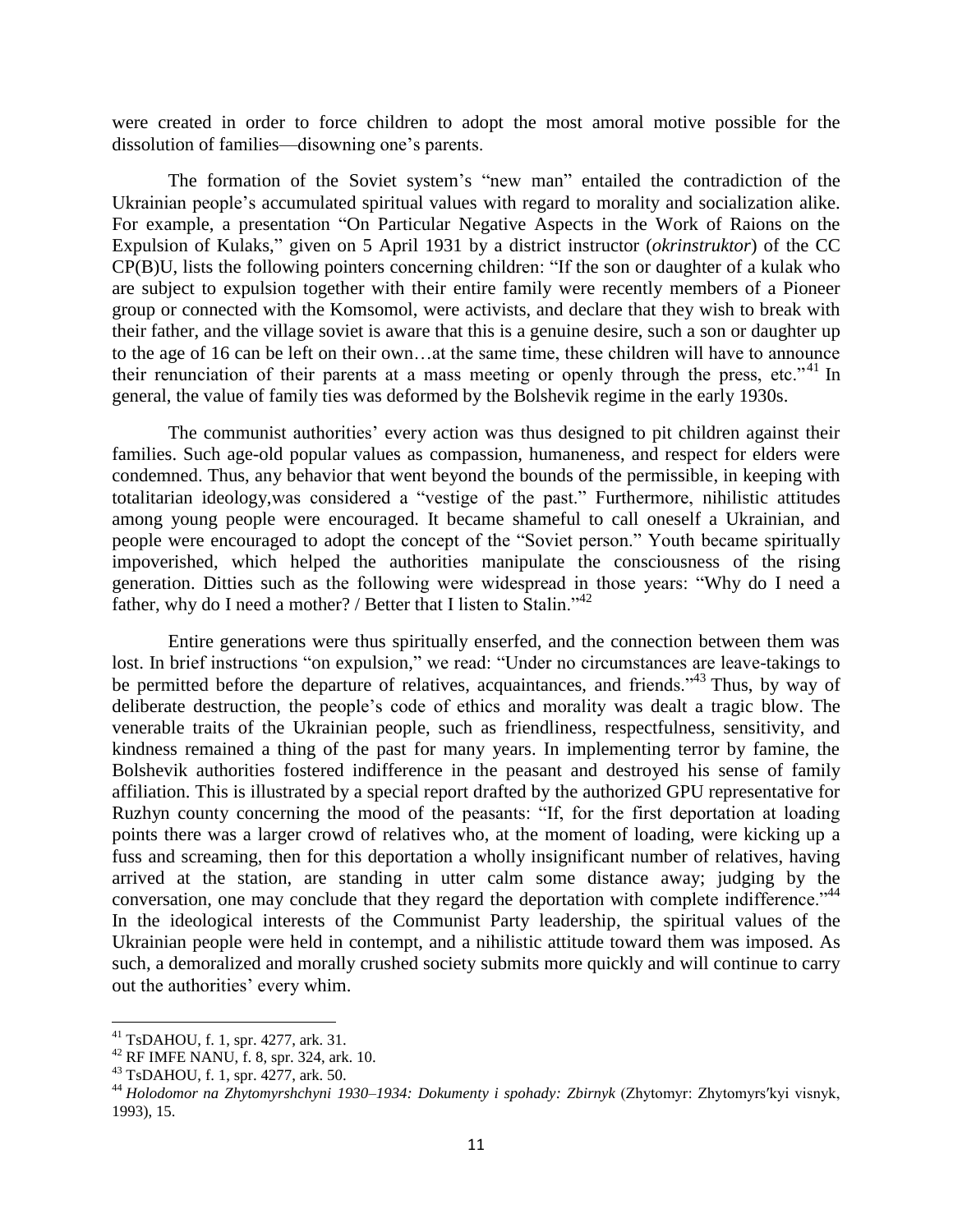One of the consequences of the Holodomor of 1932–33 was the destruction of the structure of family-based rites. The Soviet government instituted a strict ban on rituals associated with birth and the observance of baptism. By the early phase of collectivization, most peasants had already ceased to practice the rituals connected with the birth of a child so as not to invoke the wrath of officialdom. Women stopped following the traditional code of behavior prior to childbirth. Subsequently, the structure of rites, such as the birth of a child (visiting the newborn) and the child's first haircut (after one year), was deformed. It should be noted that, despite the harsh ban, people still tried to baptize their children at all costs.

Both collectivization and the Holodomor of 1932–33 inflicted substantial damage on the wedding ritual, whose very structure was distorted. Some aspects disappeared altogether, to be replaced by new ones. A new type of marriage, called "getting together," appeared in the late 1920s and early 1930s. Other versions included the notion of "people being brought together." After collectivization, many peasants did not have any kind of wedding and merely undertook a civil procedure at a registry office, with no celebration afterward.

By the time the wedding ritual was revived in the Ukrainian countryside, many of its elements were already lost.

The burial rite, part of the set of family-based rituals, is an important stage during which the soul of the deceased departs to the world of his or her ancestors. By midwinter of 1932–33, when people were beginning to die en masse, funerals according to the traditional rituals were no longer being held. The enfeebled peasantry was physically unable to maintain the funeral rites. When people were no longer able to prepare coffins, the dead were buried in chests and boxes, and later without benefit of any kind of container.

Certain elements of the burial rite were banned outright. In the late 1920s and early 1930s, the presence of a priest at a funeral was strictly forbidden. Government functionaries were categorically forbidden to attend such rites. There was also a ban on visiting the grave of a deceased, even if s/he were a relative. During the Holodomor a considerable number of elements associated with burial rites simply disappeared and were supplanted by new ones, for example, the presence of brass bands at funerals.

In the late 1920s, the destruction of traditional Ukrainian folkways and the introduction of a new Soviet culture represented a special way of influencing people's thinking patterns. Folk holidays and rituals began to be regarded as superstitions and vestiges of the past that impeded overall cultural development and socialist construction.

Since religion was one of the key components of Ukrainian peasant culture, its destruction along with that of religion became the major priority of the Soviet communist state. Throughout Ukraine bells were removed from churches, ostensibly for the needs of industrialization, and churches were demolished in order to remove them as focal points of peasant culture. New types of cultural and educational institutions were created in villages: clubs, village buildings, reading rooms, collective farm buildings, and the like. Most of them were housed in former churches.

Immense damage was inflicted on the most important part of the ritual life of Ukrainian peasant culture: calendar feast days (Christmas and Easter, church feast days, Sunday services,